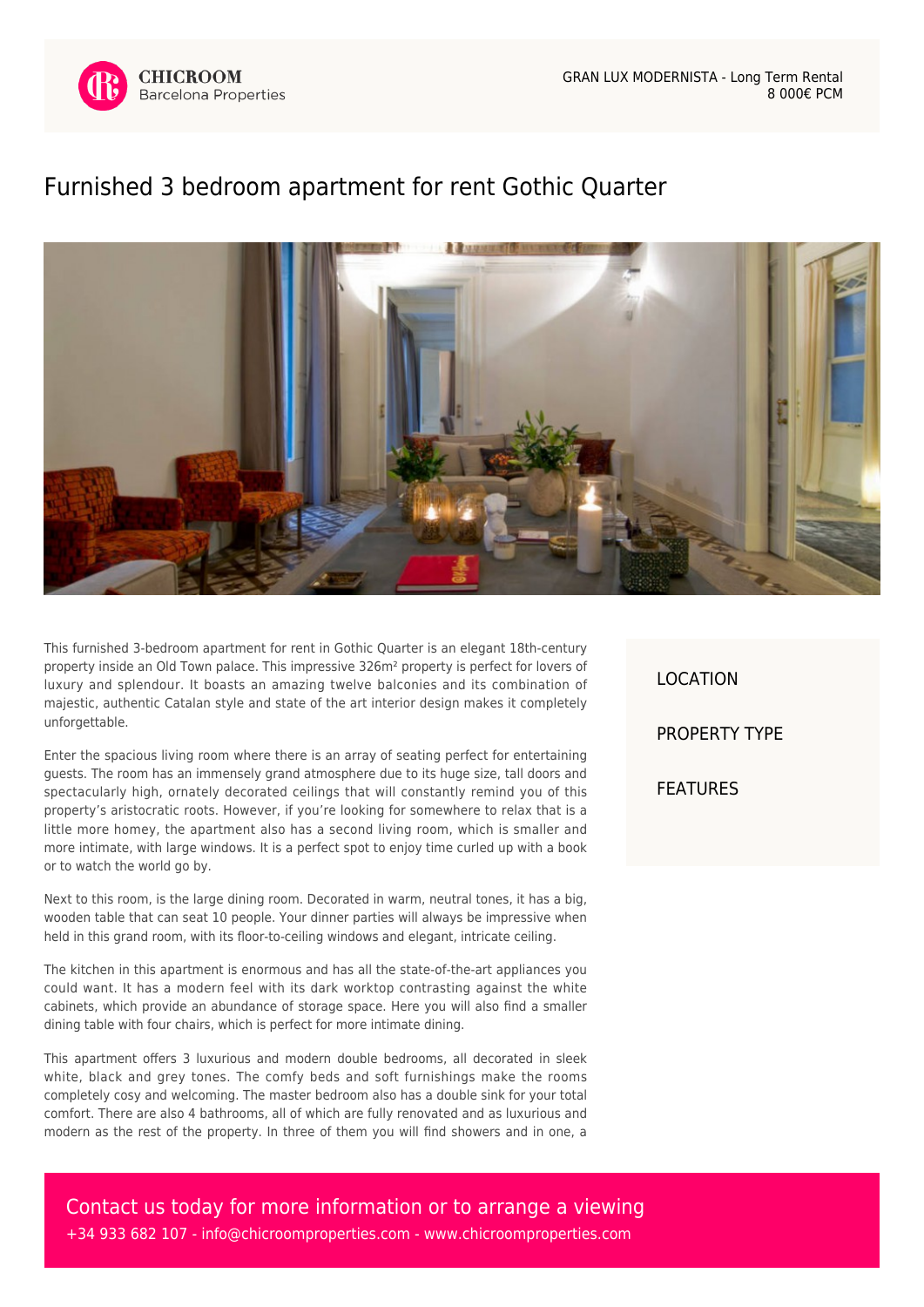

bathtub.

This luxury apartment is located in the historic heart of the city in Barcelona's Old Town. You will easily be able to discover some of the most beautiful parts of the city, all while being surrounded by some of the best restaurants, bars and clubs around. An added bonus is that it is just a few minutes' walk from the port and the beach!

It is also available to celebrate any event, photographic or video session, presentation, meeting or business activity.

**[See more information about this property on our website.](https://www.chicroomproperties.com/en/property/553/furnished-3-bedroom-apartment-for-rent-gothic-quarter/)**